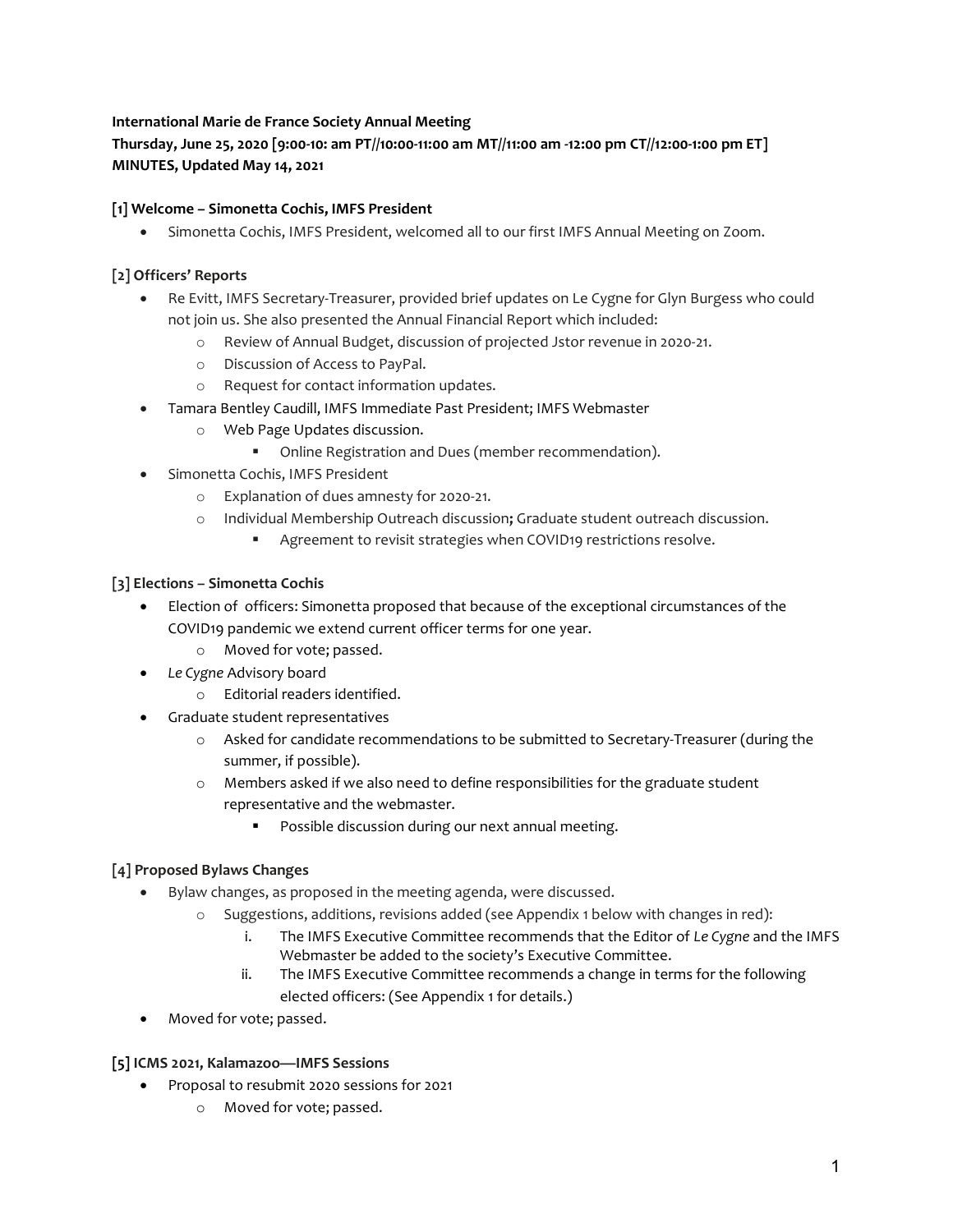- Session 1: Performances of Marie de France: Chaitivel // Sponsor: International Marie de France Society // Organizer: Simonetta Cochis, Transylvania Univ. // Presider: Tamara Bentley Caudill, Jacksonville Univ.
- Session 2: "Translating Marie de France: Challenges and Opportunities (A Roundtable) // Sponsor: International Marie de France Society // Organizer: Ronald Cook, Independent Scholar // Presider: Simonetta Cochis, Transylvania Univ".
- Session 3: "Food and Furnishings: The Domestic in Marie de France // Sponsor: International Marie de France Society // Organizer: Susan Hopkirk, Univ. of Toronto // Presider: Julie Human, Univ. of Kentucky".
- Presenter CVs: Recommendation that session organizers ask for CVs of presenters
	- o Member agreement.

## APPENDIX 1 REVISED BYLAWS (changes in red text):

#### ARTICLE IV: Executive and Advisory Committees

#### Section 1.

a. Executive Committee. The officers of the Society shall be: President, Vice President, Secretary-Treasurer, Immediate Past President, and up to two Graduate Student Representatives. The elected officers serve for a term of four years. After the first two years, the Vice President shall become President, and the incumbent shall become the Immediate Past President. The Immediate Past President shall assist the Executive Committee for two years following his or her term as President. Up to two Graduate Student Representatives will serve a twoyear, renewable term; a change in status from graduate student will not affect the term. The editor of Le Cygne and the society's Webmaster shall be members of the Executive Committee as well.

b. Le Cygne Advisory Committee. Composed of the Editor of Le Cygne, a minimum of three Editorial Readers, and the society's Webmaster. The readers shall be elected to serve staggered terms. One member shall be elected each year for a term of three years. Editorial Readers shall be individuals whose primary professional or scholarly activities are in fields related to Marie de France studies.

#### Section 2

a. Terms. Only members in good standing for the last three years or more shall have the right to hold office, or serve on committees of the Society, with the exception of the graduate student representative(s). No member shall hold more than one elected office at a time. No member shall serve more than one term consecutively in any office except: the Editor-in-chief Le Cygne, who shall be appointed by the Executive Committee for renewable terms of three years, and the Secretary-Treasurer and the Webmaster who shall be re-eligible annually but whose terms may be renewed indefinitely.

b. Election of Officers. Nominations should be made either by email to or in conversation with the Immediate Past President. The Immediate Past President may consult with members at large to seek nominations when compiling the list of candidates. The officers of both committees shall be elected by the members of the organization through an electronic/digital balloting process. The officers' term will begin on the date of the official announcement of their election at the Society annual meeting. A vacancy in any office may be filled by a majority vote of the Executive Committee for the unexpired portion of the term.